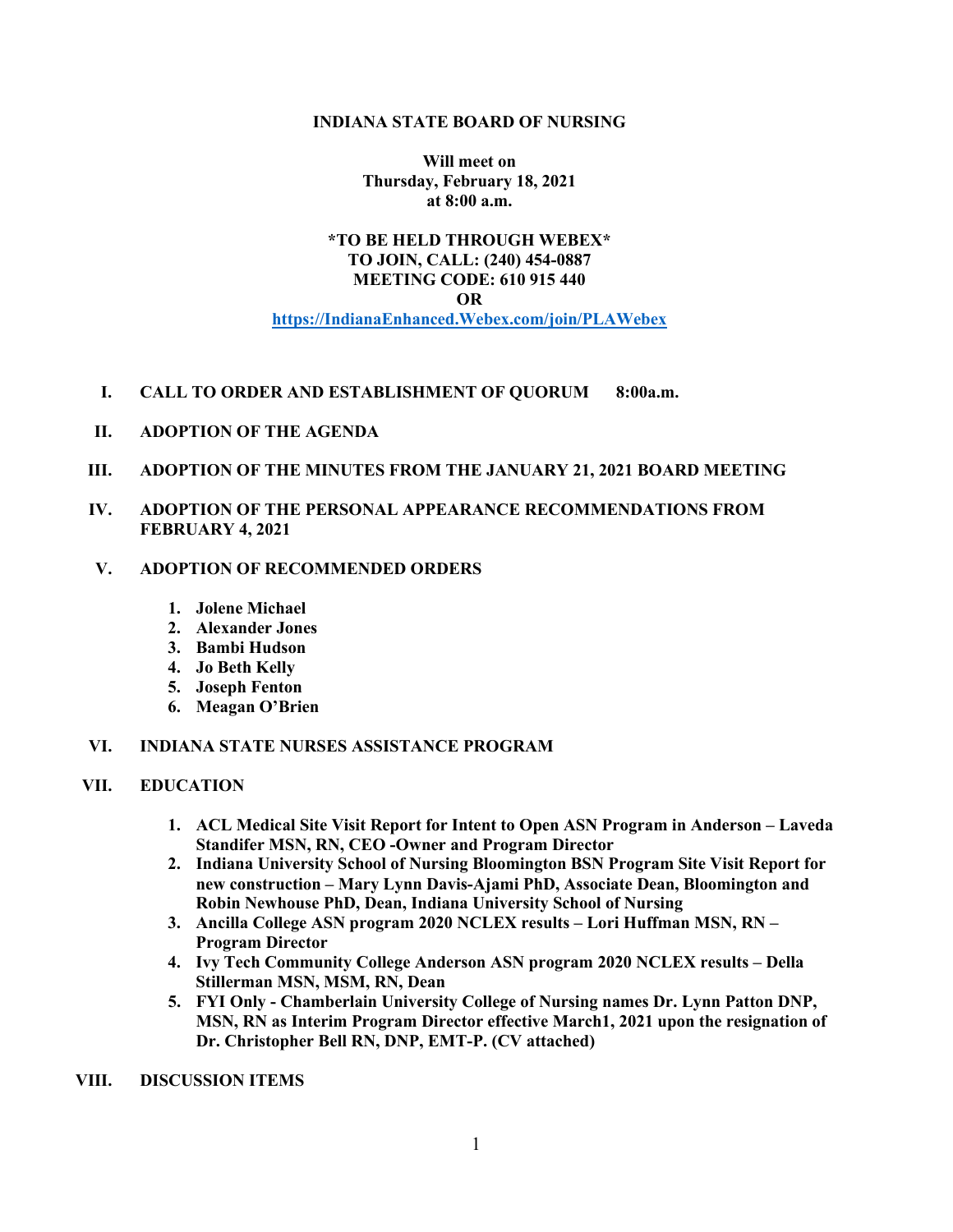- **1. Board Director's Report**
- **2. AG Report**
- **3. Rules for Compact Licenses**
- **4. Standard Deviation for 2020**

#### **IX. PERSONAL APEPARANCES**

- **1. Brittney Morrow**
- **2. Carla Brown**
- **3. Michele Buchanan**
- **4. Jacqueline Robinson**
- **5. Felicia Redmond**

# **X. PROPOSED SETTLEMENT AGREEMENTS**

- **1. Nicole M Galetti**
- **2. Micah Stemm**
- **3. Kristy Walsh**
- **4. Lori Durre**
- **5. Ann Pfeiffer**
- **6. Jessica Gerig**

## **XI. ADMINSTRATIVE HEARINGS**

# **FINAL HEARINGS**

- **1. In the Matter of the License of Lanell Renee Hall, License No. 28180979A – CONT. Administrative Cause No. 2018 NB 0154**
- **2. In the Matter of the License of Abby Rene Flowers, License No. 27051001A Administrative Cause No. 2018 NB 0147**
- **3. In the Matter of the License of Jessica M Gerig, License No. 28175268A Administrative Cause No. 2018 NB 0185**
- **4. In the Matter of the License of Buffy Sue Harness, License No. 27035589A Administrative Cause No. 2018 NB 0301**
- **5. In the Matter of the License of Diana C Juarez, License No. 28222407A Administrative Cause No. 2019 NB 0059**
- **6. In the Matter of the License of Jennifer Sue Fouce, License No. 28164850A Administrative Cause No. 2019 NB 0137**
- **7. In the Matter of the License of Lindsey M. Boltz, License No. 28208490A Administrative Cause No. 2019 NB 0187**

## **SUMMARY SUSPENSION**

**8. In the Matter of the License of Lori Luann Davis, License No. 27040867A**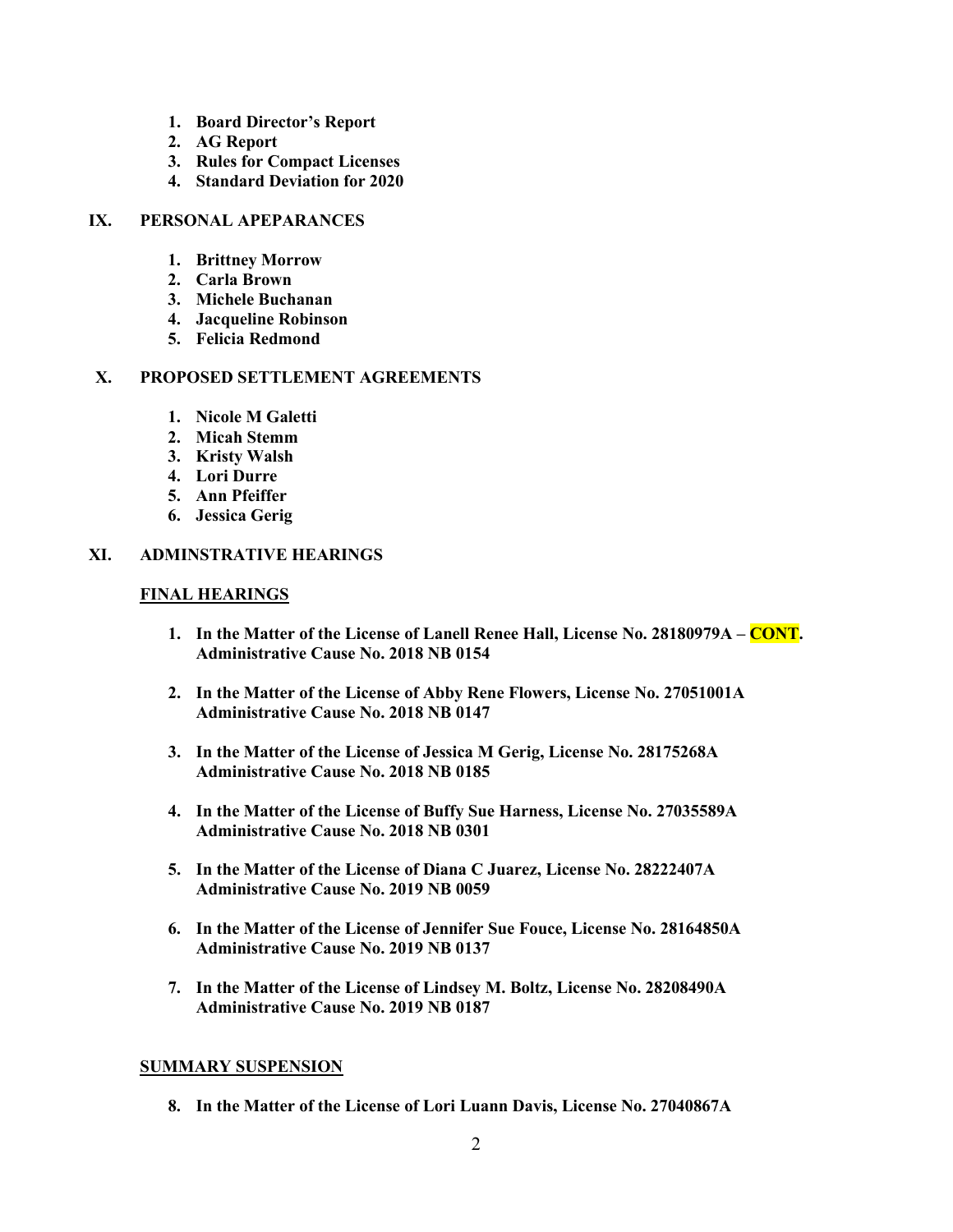**Administrative Cause No. 2021 NB 0023**

- **9. In the Matter of the License of Robyn Marie Price, License No. 28168377A Administrative Cause No. 2016 NB 0133**
- **10. In the Matter of the License of Matthew Clem, License No. 28235969A Administrative Cause No. 2021 NB 0026**

#### **SUMMARY SUSPENSION EXTENSIONS**

- **11. In the Matter of the License of Nancy Hawkins, License No. 28132700A Administrative Cause No. 2019 NB 0141**
- **12. In the Matter of the License of Erica Weiss, License No. 27059674A Administrative Cause No. 2019 NB 0004**
- **13. In the Matter of the License of Kimberly Lakin, License No. 27052314A Administrative Cause No. 2019 NB 0096**
- **14. In the Matter of the License of Melisa Hanck, License No. 28192136A Administrative Cause No. 2018 NB 0326**
- **15. In the Matter of the License of Heather Burdine, License No. 28170718A Administrative Cause No. 2020 NB 0038**
- **16. In the Matter of the License of Mendy Lutz, License No. 28220453A Administrative Cause No. 2020 NB 0094**
- **17. In the Matter of the License of Kaci Jacobs, License No. 28210355A Administrative Cause No. 2019 NB 0074**
- **18. In the Matter of the License of Rebecca Hon, License No. 27056298A Administrative Cause No. 2020 NB 0137**
- **19. In the Matter of the License of Sharon Griner, License No. 28083804A Administrative Cause No. 2020 NB 0134**
- **20. In the Matter of the License of Kristy Martin, License No. 28189463A Administrative Cause No. 2020 NB 0136**
- **21. In the Matter of the License of Jennifer Cox, License No. 27064424A Administrative Cause No. 2020 NB 0181**
- **22. In the Matter of the License of Chijioke Jimonu, License No. 28232371A Administrative Cause No. 2020 NB 0185**
- **23. In the Matter of the License of Tamara Crouch, License No. 28193364A**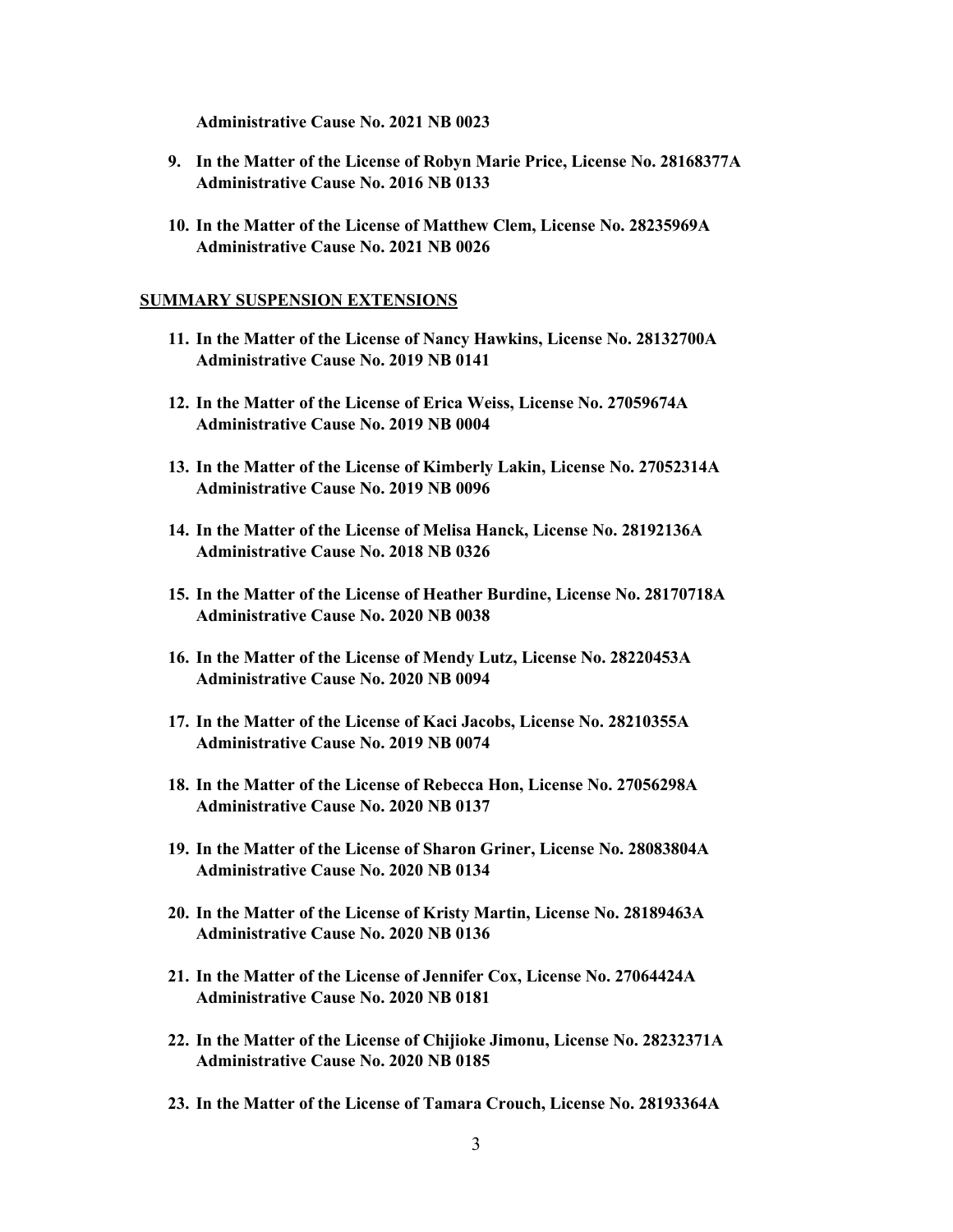**Administrative Cause No. 2019 NB 0002**

- **24. In the Matter of the License of Jennifer Albright, License No. 28202190A Administrative Cause No. 2020 NB 0219**
- **25. In the Matter of the License of Ayanna Patterson, License No. 27072145A Administrative Cause No. 2018 NB 0309**
- **26. In the Matter of the License of Tina Kelley, License No. 27037104A Administrative Cause No. 2020 NB 0109**
- **27. In the Matter of the License of Amanda Boyd, License No. 28193383A Administrative Cause No. 2019 NB 0115**
- **28. In the Matter of the License of Jennifer Adams, License No. 28162638A Administrative Cause No. 2020 NB 0141**
- **29. In the Matter of the License of Aaron Plowman, License No. 27062928A Administrative Cause No. 2020 NB 0194**
- **30. In the Matter of the License of Marsha Selke, License No. 28090573A Administrative Cause No. 2019 NB 0309**
- **31. In the Matter of the License of Rashad Wallace, License No. 27074672A Administrative Cause No. 2019 NB 0132**
- **32. In the Matter of the License of Megan Foster, License No. 28205512A Administrative Cause No. 2019 NB 017**
- **33. In the Matter of the License of Kristin Borden, License No. 28185269A Administrative Cause No. 2019 NB 0237**
- **34. In the Matter of the License of Krystal Killey, License No. 27051773A Administrative Cause No. 2018 NB 0254**
- **35. In the Matter of the License of Sara Storey, License No. 28191357A Administrative Cause No. 2019 NB 0300**
- **36. In the Matter of the License of Kandra Messner, License No. 27067771A Administrative Cause No. 2020 NB 0010**
- **37. In the Matter of the License of Alesha Jackson, License No. 27073134A Administrative Cause No. 2019 NB 0351**
- **38. In the Matter of the License of Sarah Cain, License No. 27062485A Administrative Cause No. 2020 NB 0156**